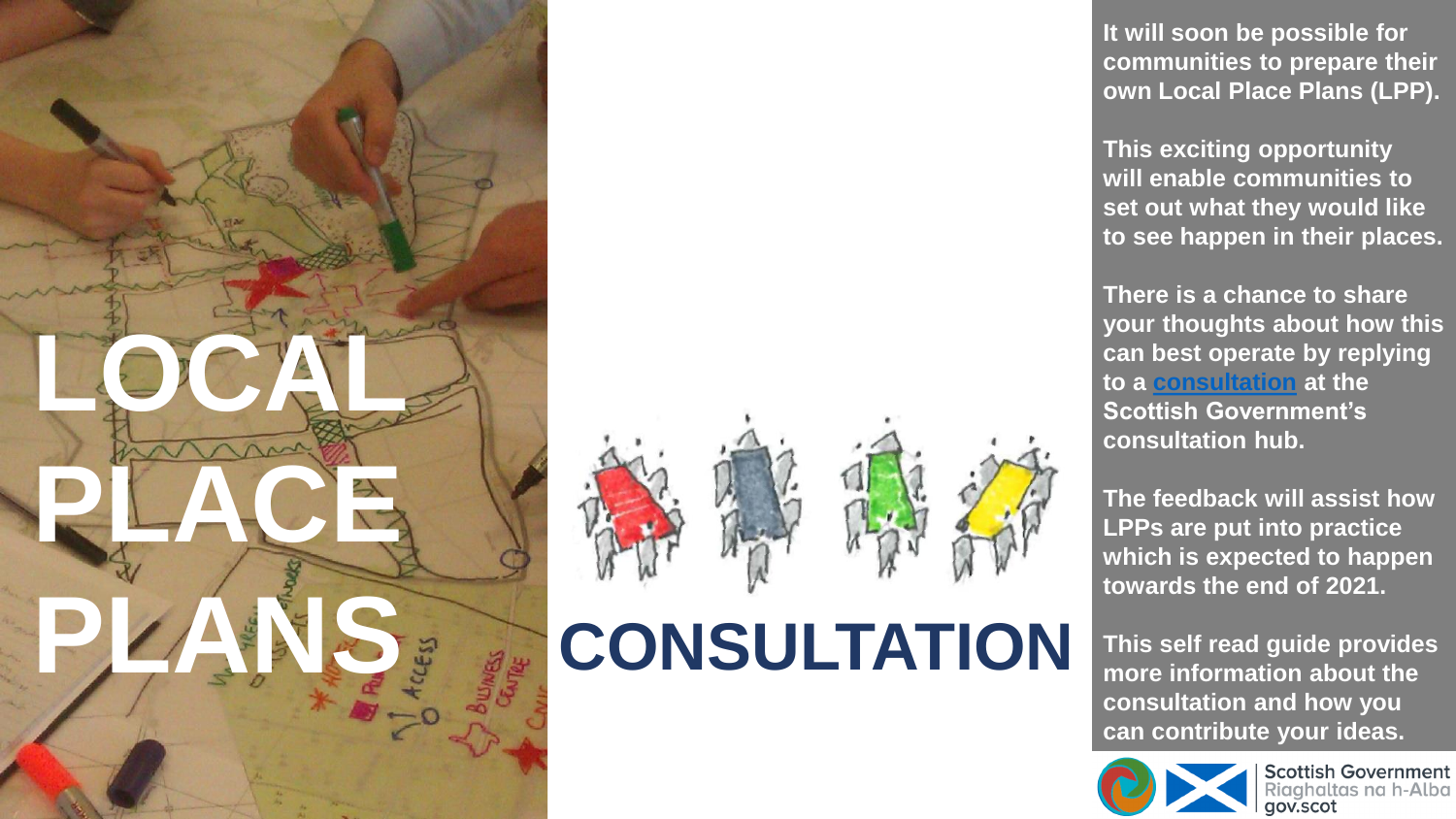

**The opportunity for a community to prepare their own Local Place Plan is a new right resulting from the Planning (Scotland) Act 2019.** 

**An aim of planning reform is to support more people to get involved in the planning system and to engage earlier in the planning process.**

**Local Place Plans (LPPs) will be taken into account when preparing Local Development Plans (LDPs) - this offers the opportunity for communities to more strongly influence planning decision making.**

**The consultation seeks views on how new LPP provisions will be implemented.**

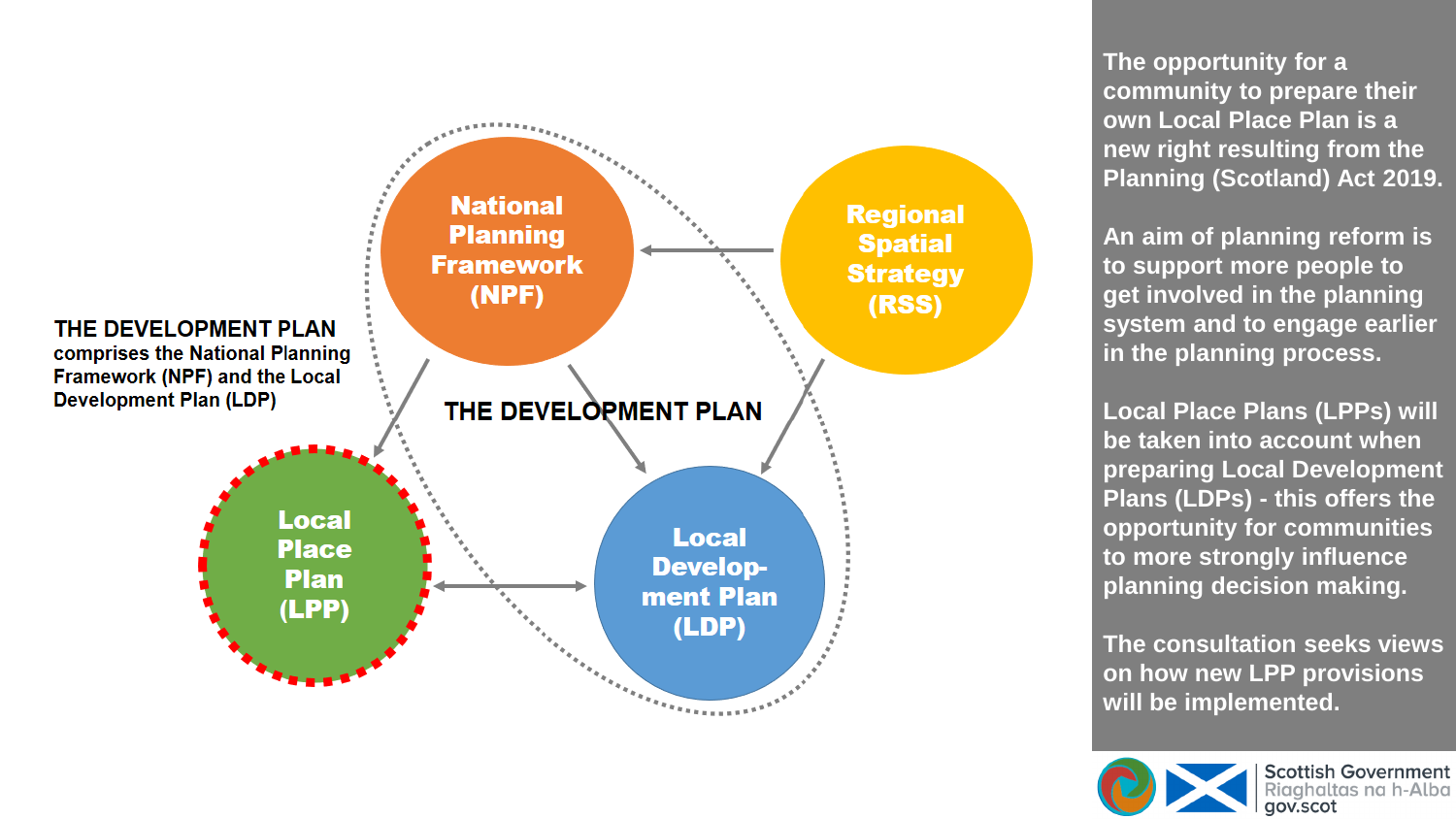

## **low carbon futures**



**better greener places**



**resilient communities**







**It's important communities are able to collaborate and have a strong say in what their places will be like.**

**LPPs offer the opportunity for a community to consider how their place can best meet local requirements whilst also responding to big challenges such as:**

- **pursuing low carbon futures**
- **creating better greener places**
- **ensuring more resilient communities**
- **supporting a wellbeing economy**

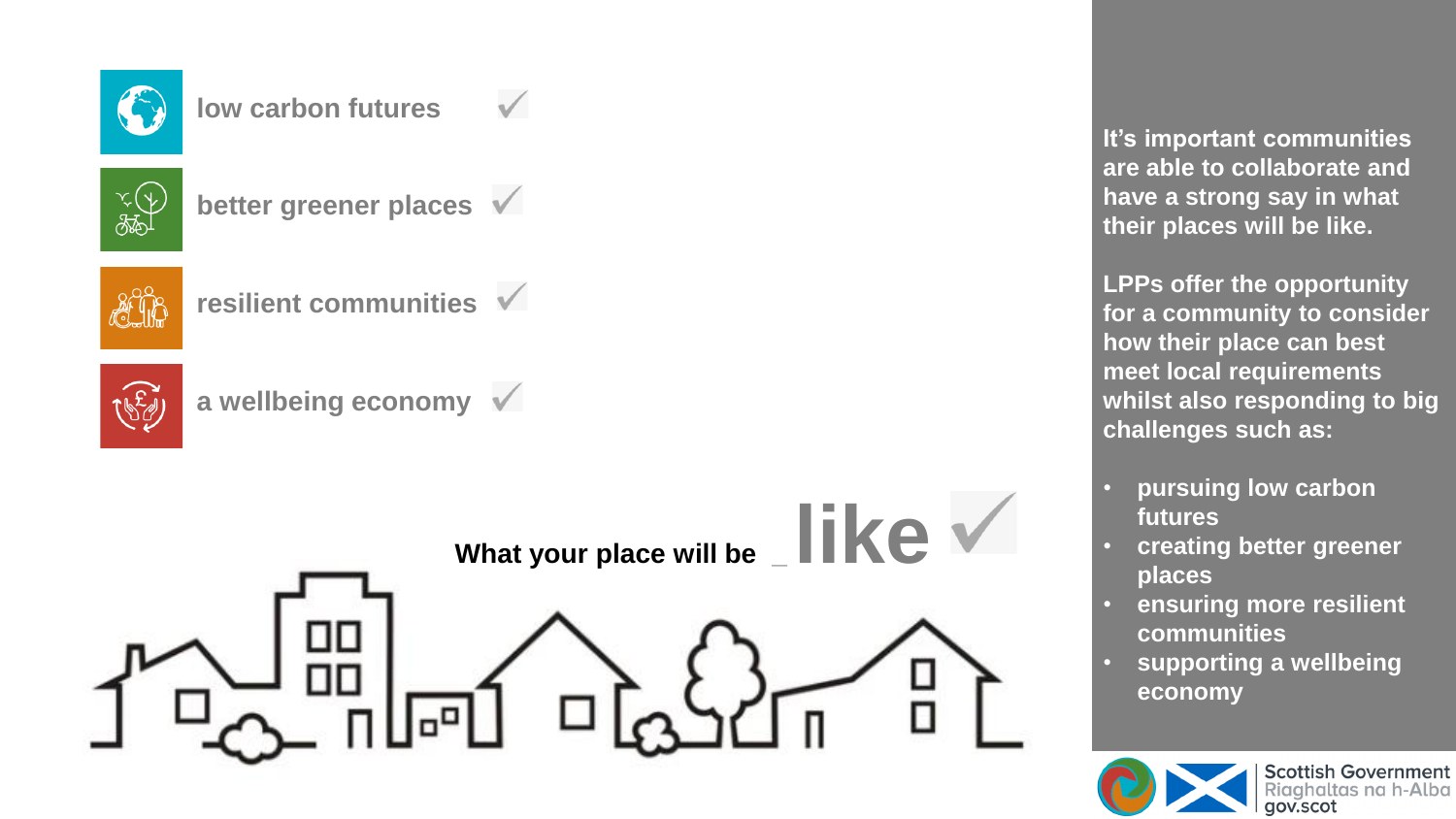







**There are many examples across Scotland of local processes which have led to the preparation of community-led plans.** 

**Many have been supported by organisations such as PAS, DTAS, SURF (Scotland's Regeneration Network), The Coalfields Regeneration Trust, Local Authorities and other community support organisations and agencies.**

**Learning from this range of experience is feeding into the preparation of a draft 'how-to guide' which will support preparation of LPPs and which will be updated in light of the consultation exercise.**



**Scottish Government** igahaltas na h-Alba gov.scot







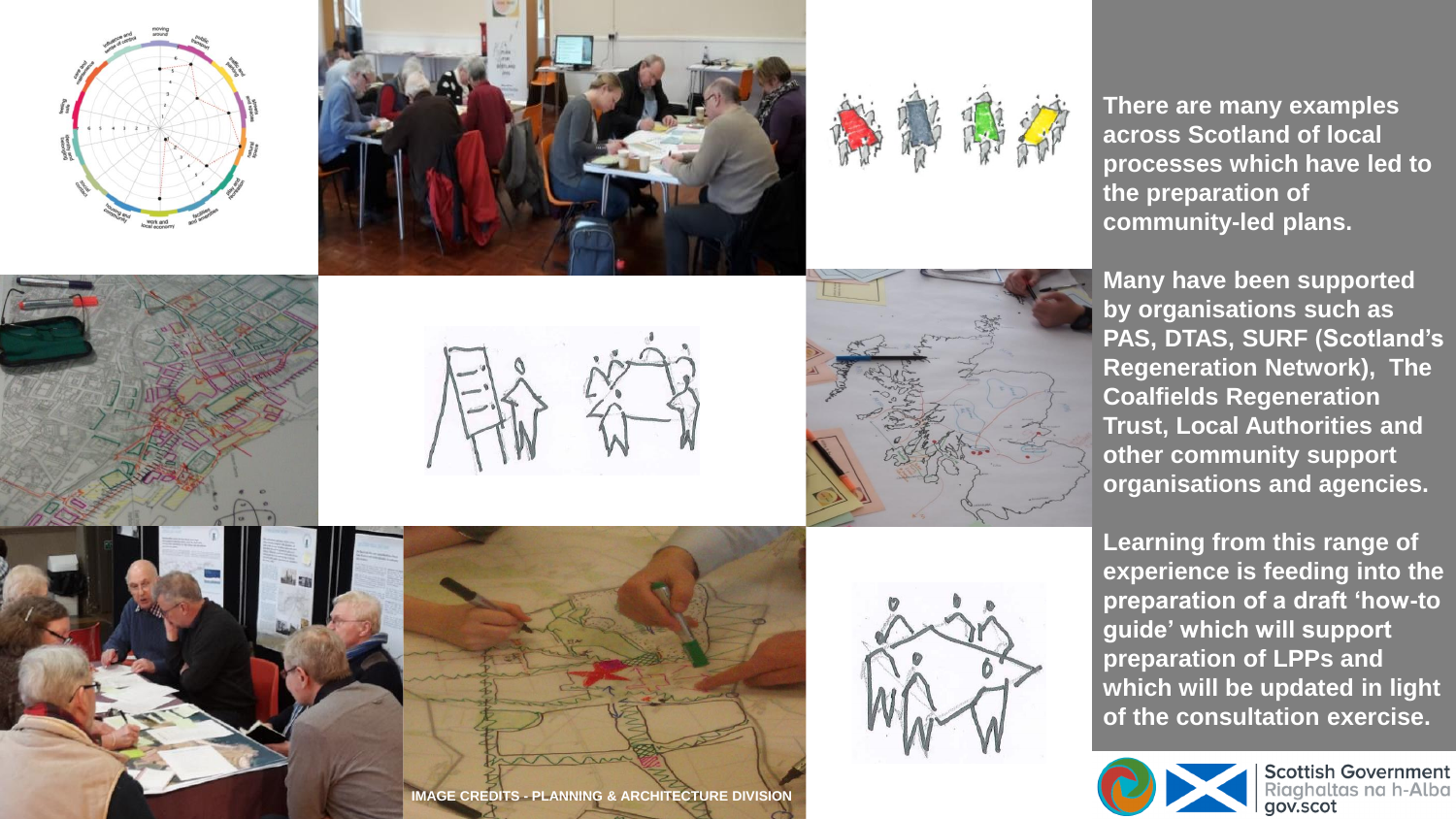## What kind of place do you want?



**The consultation covers a number of issues and we are keen to hear your views on aspects that include:**

- **Whether the community should have regard to a Locality Plan prepared by the community planning partnership.**
- **If an LPP should contain a statement setting out the community's proposals and a map of the area covered.**
- **How communities should decide how best to engage in preparing the LPP.**
- **If there should be a minimum requirement to consult the community before submitting the LPP to the council, and what this might be.**
- **How local councillors' views should be taken into account.**
- **Whether the community body should submit a statement that it has completed all the legal matters it has to.**
- **How Councils will keep a register list of all LPPs.**

**The consultation document provides more detailed information about LPPs and invites responses to a series of proposals and questions that cover topics such as:**

- **Relationship with Locality Plans and other matters**
- **Form and Content of LPP**
- **Steps to be taken when preparing LPP**
- **Submitting an LPP**
- **Taking councillors' views into account**
- **Maintaining a LPP register**
- **Impact assessments**

**We are interested in your views on these proposals and the linked questions. We hope you will be able to respond to the consultation.**